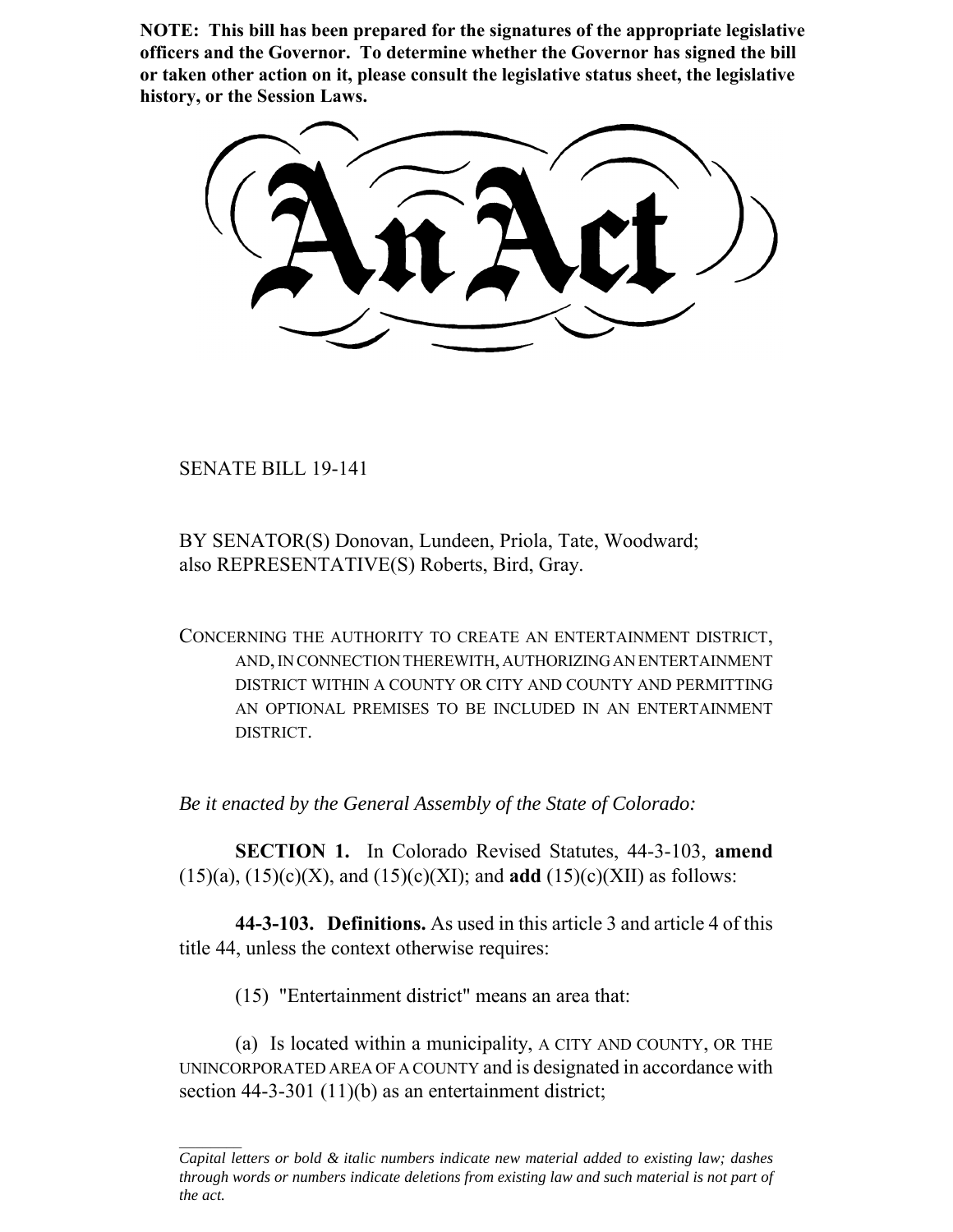(c) Contains at least twenty thousand square feet of premises that, at the time the district is created, is licensed pursuant to this article 3 as a:

 $(X)$  Limited winery; or

(XI) Lodging and entertainment facility licensee; OR

(XII) OPTIONAL PREMISES.

**SECTION 2.** In Colorado Revised Statutes, 44-3-301, **amend**  $(11)(e)$ (I) as follows:

**44-3-301. Licensing in general.** (11) (e) (I) A licensed tavern, lodging and entertainment facility, hotel and restaurant, brew pub, distillery pub, retail gaming tavern, vintner's restaurant, beer and wine licensee, manufacturer or beer wholesaler that operates a sales room, or limited winery, OR OPTIONAL PREMISES that wishes to attach to a common consumption area may submit an application to the local licensing authority. To qualify, the licensee must include a request for authority to attach to the common consumption area from the certified promotional association of the common consumption area unless the promotional association does not exist when the application is submitted; if so, the applicant shall request the authority when a promotional association is certified and shall demonstrate to the local licensing authority that the authority has been obtained by the time the applicant's license issued under this article 3 is renewed.

**SECTION 3. Act subject to petition - effective date.** This act takes effect at 12:01 a.m. on the day following the expiration of the ninety-day period after final adjournment of the general assembly (August 2, 2019, if adjournment sine die is on May 3, 2019); except that, if a referendum petition is filed pursuant to section 1 (3) of article V of the state constitution against this act or an item, section, or part of this act within such period, then the act, item, section, or part will not take effect unless